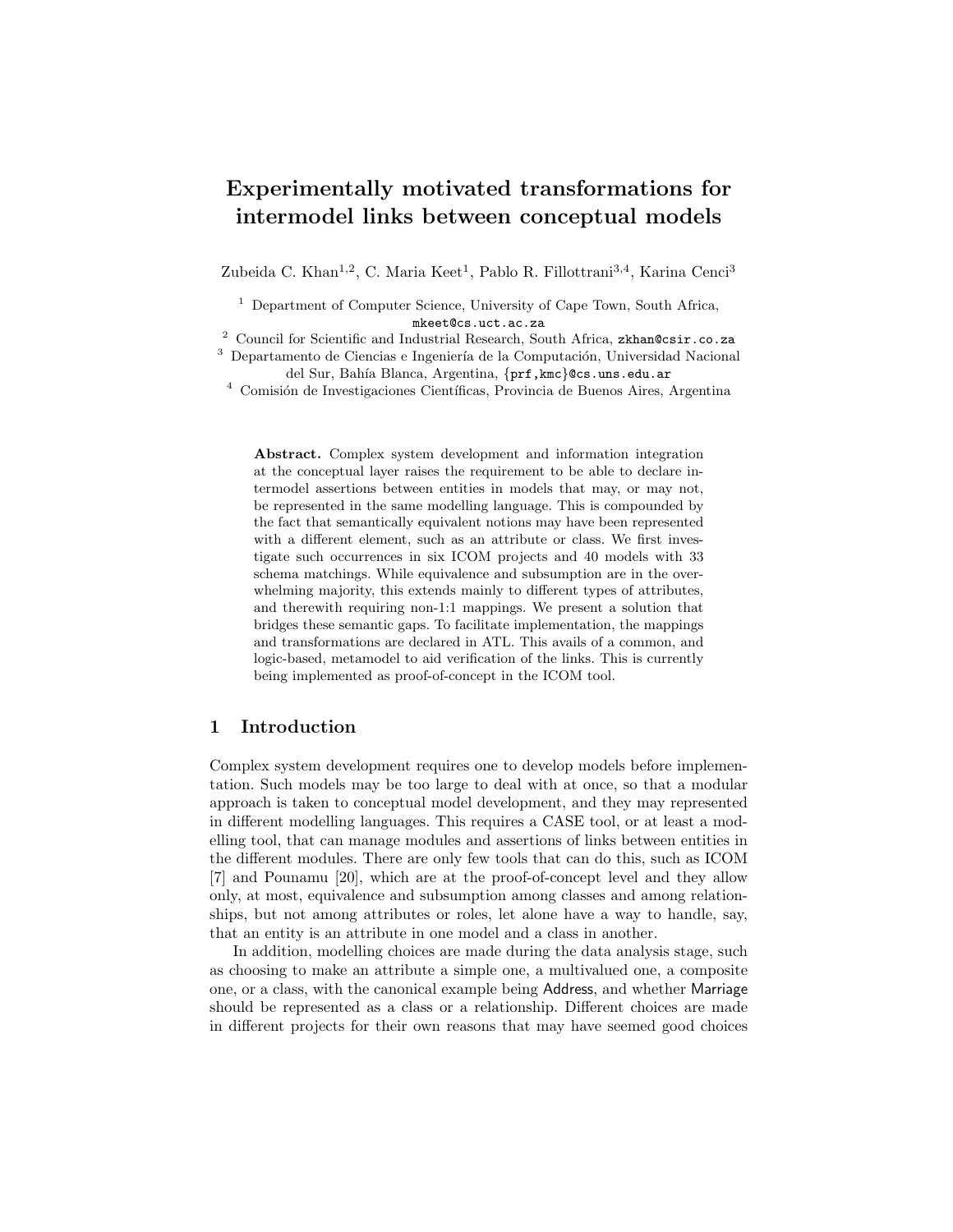at the time. However, such differences do resurface during system integration. While some transformation rules seem intuitively trivial, because they may be so in the general abstract sense, the conceptual and syntax aspects are tricky in the details and they are not readily specified formally and available, not even for models represented in the same language, let alone across modelling languages.

While it is theoretically possible to generate a huge set of links and transformations, practically, only a subset of them are needed and yet others are logically and ontologically not feasible. This leads to the following questions:

- 1. Taking 'projects' (sets of interlinked models) from one of such tools that allows class and relationship intermodel assertions of equivalence and subsumption: (a) Which type of intermodel assertions are actually used? (b) How often are they used, compared to each other and compared to the models' sizes? (c) Which module scenario was used? (e.g., for system integration, for managing cognitive overload). Or: What is the primary reason behind intermodel assertions, if possible to ascertain?
- 2. In an integration scenario, if not constrained by the limitations of the tool regarding the implemented types of intermodel assertions, then which links would be used or needed, including any possible between-type intermodel assertions?

To answer these questions, we conducted an experimental evaluation with six ICOM projects, and added 9 more integration scenarios to it using publicly available models in different languages on the same universe of discourse, involving 40 models overall in 33 schema matchings. We describe and analyse several types of intermodel links and for those that relate different types of entities—either in the same conceptual data modelling language or across languages—we present a structure that bridges the semantic gap. While this could have been formalised in a logic, we valued applicability and therefore used the well-known Model-Driven Engineering's ATL-style notation [12] for the transformation specifications, and use a common metamodel [14] to mediate between models represented in different languages.

In the remainder of the paper we first report on the experimental assessment of intermodel links in Section 2. The specification of the transformations is presented in Section 3. We compare it with related work and justify the approach taken in Section 4, discuss in Section 5, and conclude in Section 6.

## 2 Experimental assessment of intermodel assertions

The purpose of the experimental evaluation is to analyse existing conceptual data models on intermodel assertions among them.

#### 2.1 Materials and methods

The assessment has been designed in two complementary experiments:

1. Analyse existing intermodel assertions: (i) Collect model sets from ICOM projects; (ii) For each project in the set: (a) analyse its contents and intermodel assertions, by measuring most frequently linked concept type, most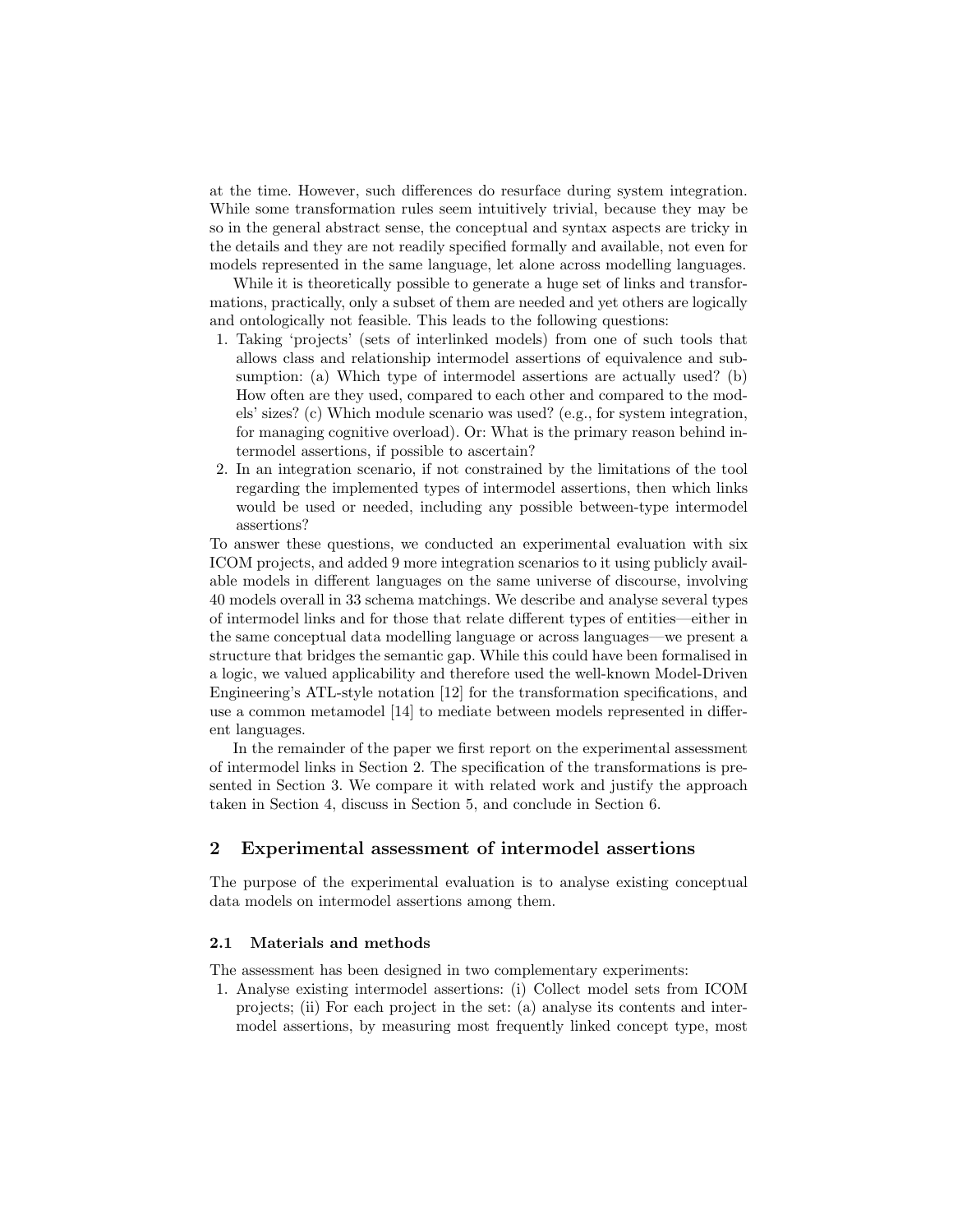frequently linked relationship type, and number of intermodel links; (b) Analyse the project to determine whether it is an integration project or a module project; (iv) Repeat steps 2-3 for each model in each set.

- 2. Simulated system integration scenarios:
	- i. Collect model sets (online-sourced) in several subject domains with each at least two models in either UML, EER, or ORM.
	- ii. For each model set, link the models to the other one(s) in the set  $-2$ at a time—by using intermodel assertions manually, unconstrained by whether a tool would support such links. Concerning the links, the following decisions have been taken: 1) there are equivalence and subsumption links; 2) those that have a 1:1 mapping regarding the metamodel [14] are counted as 'full' links; 3) there are entities that are very similar (e.g., an attribute with or without a data type, different constraints), which are 'half' links; 4) those links that require some transformation (e.g., class to relationship) are 'trans' links; 5) concerning class hierarchies, there also may be 'implied' links.
	- iii. Analyse the collected intermodel assertions by measuring most frequently linked concept type, most frequently linked relationship type, number of intermodel links, number of transformations.
	- iv. Repeat steps 2-3 for each model pair in each set.

The materials consisted of six ICOM projects each with intermodel assertions, covering domains about telecommunications, college, governance, and taxation created by the students at UNS. The second model set covers nine 'projects', each containing three models in either UML, EER, or ORM, and each covering a different domain (bank, car insurance, flights, hospital, hotel, library, movie, sales, and university systems).

#### 2.2 Results and discussion

The models and the analyses are available at http://www.meteck.org/SAAR. html and the results are summarised and discussed in this section.

Five of the six ICOM projects contain links between two models, and one contains links between three models. There are a total of 25 links, with an average of 4.17 links per project. There are 194 entities in the set of projects of which thus  $25^*2=50$  entities (25%) are linked. The links are mainly equivalence and subsumption, with one being a disjointness link. 14 object types and 11 relationships were involved, with the breakdown as included in Table 1. Four of these projects were created for integration purposes, and the remaining two were created to manage cognitive overload, by splitting up large models into separate subject domain modules. An example of the latter is the project about a telecommunication data warehouse and a model with customer call information.

In order to uncover information about conceptual data model modules, we classify these projects according to the framework for ontology modularity [15]. This module classification is used to determine use-cases for creating modules, techniques that are used to create the modules, and properties that the modules exhibit. The projects on cognitive overload correspond to the subject domain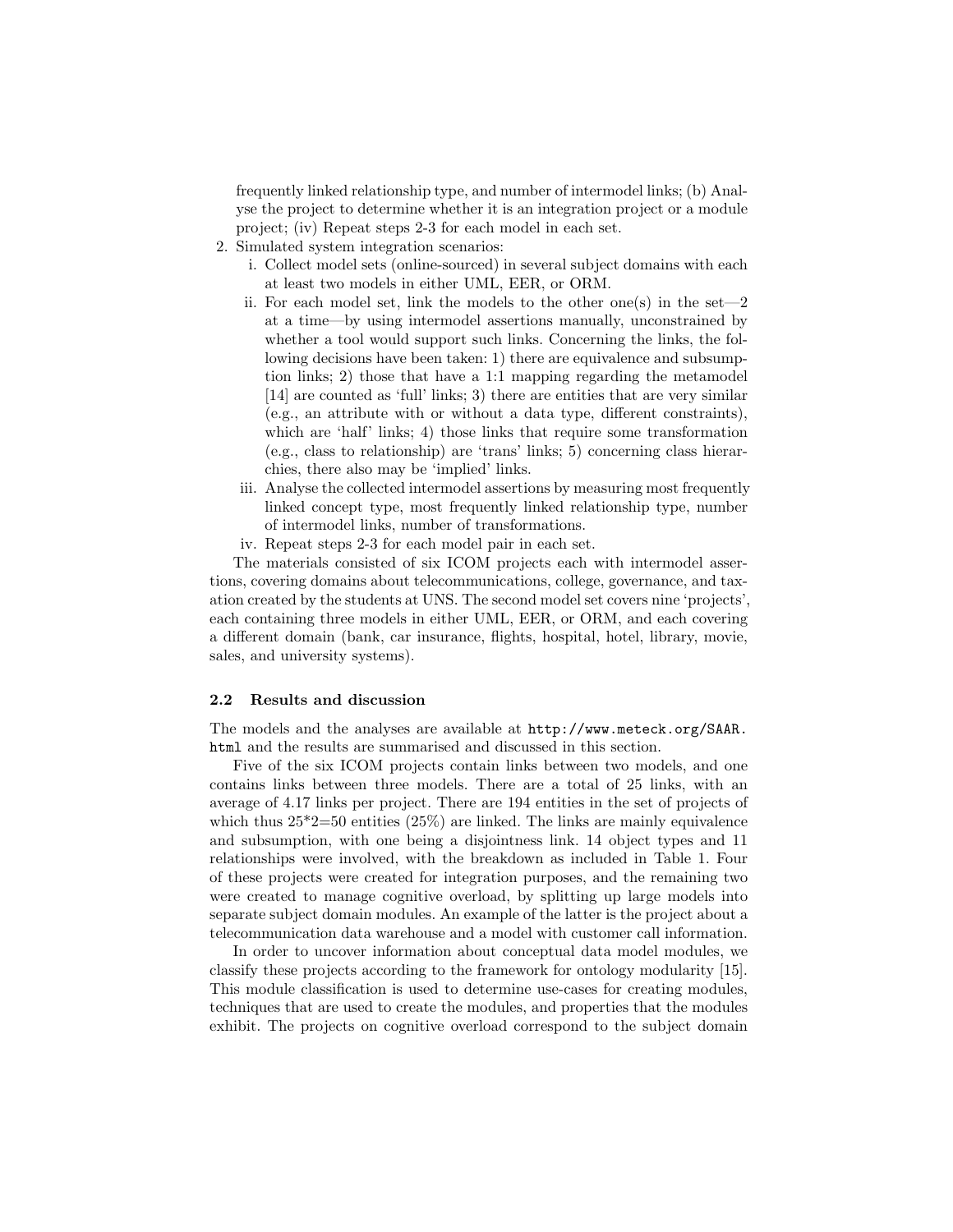Table 1. Total links by type for the ICOM projects and for the simulated integration scenarios.  $OT = Object Type$ ;  $VT = Value Type$ ; att.  $=$  attribute; id.  $=$  identifer.

| Link type                                                                   | Subdivision                                         | Comments                        |  |  |  |  |
|-----------------------------------------------------------------------------|-----------------------------------------------------|---------------------------------|--|--|--|--|
| $\overline{Links\ that\ can\ be\ declared\ in\ ICOM\ (projects/scenarios)}$ |                                                     |                                 |  |  |  |  |
| Equivalence $(6/106)$                                                       | Among OTs $(4/72)$                                  | Probably fewer logically        |  |  |  |  |
|                                                                             | Among attributes $(0/26)$                           |                                 |  |  |  |  |
|                                                                             | Among relationships $(2/8)$                         |                                 |  |  |  |  |
| Subsumption $(18/27)$                                                       | Among OTs $(9/16)$                                  |                                 |  |  |  |  |
|                                                                             | Among relationships $(9/11)$                        | Due to cardinality<br>con-      |  |  |  |  |
|                                                                             |                                                     | straint differences             |  |  |  |  |
| Disjointness $(1/1)$                                                        | Among OTs $(1/1)$                                   |                                 |  |  |  |  |
| New link types (scenarios only)                                             |                                                     |                                 |  |  |  |  |
| 'Half' Links (64)                                                           | 'Missing datatype' between                          |                                 |  |  |  |  |
|                                                                             | $ER$ and $UML$ (56)                                 |                                 |  |  |  |  |
|                                                                             | Relationship constraint mis-Neither subsumption nor |                                 |  |  |  |  |
|                                                                             | match $(4)$                                         | equivalence                     |  |  |  |  |
|                                                                             | Composite attribute 'leaves'                        |                                 |  |  |  |  |
|                                                                             | (2)                                                 |                                 |  |  |  |  |
|                                                                             | Attribute<br>constraint                             | mis-Both UML attribute, differ- |  |  |  |  |
|                                                                             | match (2)                                           | ent cardinality                 |  |  |  |  |
| Implied Subsumption (12)                                                    |                                                     | Excluding the hospital          |  |  |  |  |
|                                                                             |                                                     | models, where it was too        |  |  |  |  |
|                                                                             |                                                     | confusing to do manually        |  |  |  |  |
| Transformation Links (48)                                                   | Attribute - Identifier (18)                         | UML attr. vs ER/ORM id.         |  |  |  |  |
|                                                                             | Attribute - VT (13)                                 |                                 |  |  |  |  |
|                                                                             | Attribute - $OT(5)$                                 |                                 |  |  |  |  |
|                                                                             | Weak OT - OT $(4)$                                  |                                 |  |  |  |  |
|                                                                             | Composite - Attribute (3)                           |                                 |  |  |  |  |
|                                                                             | Relationship - Aggregate (2)                        |                                 |  |  |  |  |
|                                                                             | Relationship - OT $(1)$                             |                                 |  |  |  |  |
|                                                                             | Associative OT - OT $(1)$                           |                                 |  |  |  |  |
|                                                                             | OT - Nested OT (1)                                  |                                 |  |  |  |  |

modules of the framework where the conceptual model is subdivided according to the subject domains; the projects on system integration correspond the highlevel abstraction modules of the framework; further details are shown in Table 2.

For the projects created for integration, the most frequently linked relationship type is split equally between equivalence and subsumption, and the most frequently linked entity is split equally between object type and relationship for the four projects. For the projects created for managing cognitive overload, the most frequently linked relationship type is subsumption, and the most frequently linked entity is split equally between object type and relationship.

Now we consider the simulated integration scenarios. An example of manually aligned models is shown in Fig. 1, where the solid lines link entities of the same type (e.g., the object types er:Airplane and uml:Aircraft), the longdashes dashed lines link semantically very similar entities (e.g., a full attribute,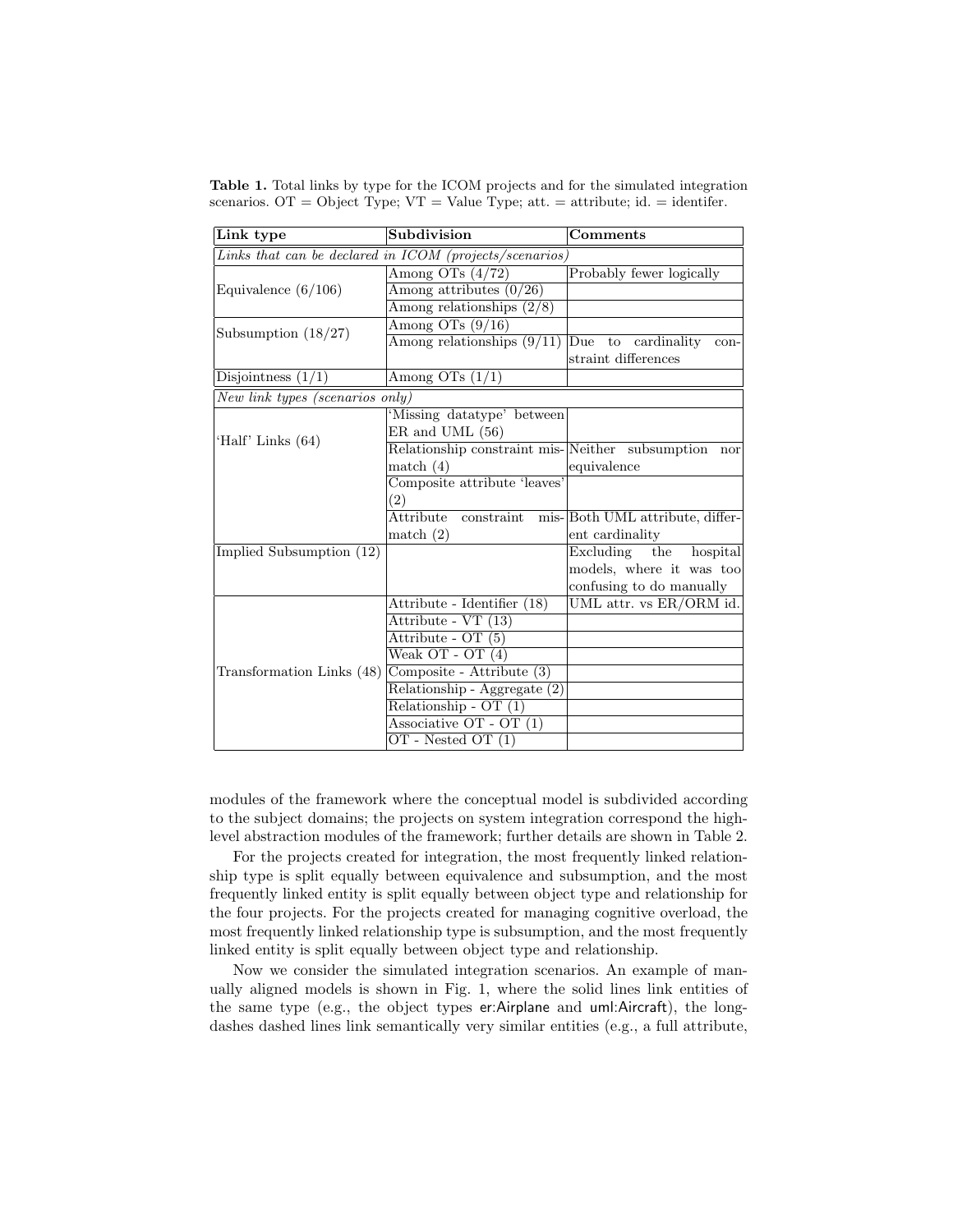|                                   | Use-case      | Type                                        | Technique Property |                     |
|-----------------------------------|---------------|---------------------------------------------|--------------------|---------------------|
| Cognitive<br>overload<br>projects | Maintenance   | Subject domain                              | A priori           | Pre-assigned        |
|                                   | Validation    |                                             |                    | no. of modules      |
|                                   | Collaboration |                                             |                    | Overlapping         |
|                                   | Reuse         |                                             |                    |                     |
| Integration<br>projects           |               | Comprehension High-level abstraction Manual |                    | Source model        |
|                                   |               |                                             |                    | Proper subset       |
|                                   |               |                                             |                    | (Depth) Abstraction |

Table 2. Classifying the ICOM projects using the framework for modularity.

as in uml:Airport.name and an attribute without data type, er:Airport.name), and the short-dashes dashed line requires some transformation, such as between er:Airplaine.Type (an attribute) and uml:Aircraft Type (a class) and between er:Air-port.Code (an identifier, without data type) and uml:Airport.ID (a plain attribute, with data type). In these projects, there are 9.5 links in each 2-model integration scenario (a total of 257), with the model size alike depicted in Fig. 1.

The aggregates of the types of entities involved in the intermodel assertions follow from the data included in Table 1. Attributes are the ones involved most, with 119 in the 'source' and 108 in the 'target'. However, they are also the ones that occur most—by a large margin—in UML Class Diagrams and EER diagrams [13], and, as can be seen also from Fig. 1, once a class can be linked, there typically are also one or more attributes that can be linked.

As summarised and illustrated above, we identify two main kinds of links: those that relate elements that are homogeneous in the unifying metamodel [14], and those transformations that relate heterogeneous metamodel elements. The former are further classified into traditional equivalence, subsumption and disjointness links between compatible elements, which preserve the semantics of each individual model. These links cover more that half of the identified links (see Table 1), and relate compatible homogeneous entities of the original, possibly heterogeneous, models in the metamodel mappings; e.g., UML Class and EER and ORM Entity type are the same. They are homogeneous in the metamodel because they are instances of the same type, i.e., object type, attribute, or relationship, and they are compatible because they exhibit coherent properties, e.g., both attributes are ids, or the subsumed relationship has a more specific cardinality constraint than the containing one. Both original models maintain their respective semantics without changes. 'Half links' are 24.8% of the total number of links, relating homogeneous entities that do not exhibit compatible properties or constraints. The types of the mismatch in these constraints are described in Table 1. These 'half' links may be represented by equivalence axioms, but one or both original models then would have to be updated with new constraints. Any supporting tool, ideally with the aid of an automated reasoner, will have to notify the conceptual modeller of these updates in order to decide on their relevance for each model. Finally, the least common type of homogeneous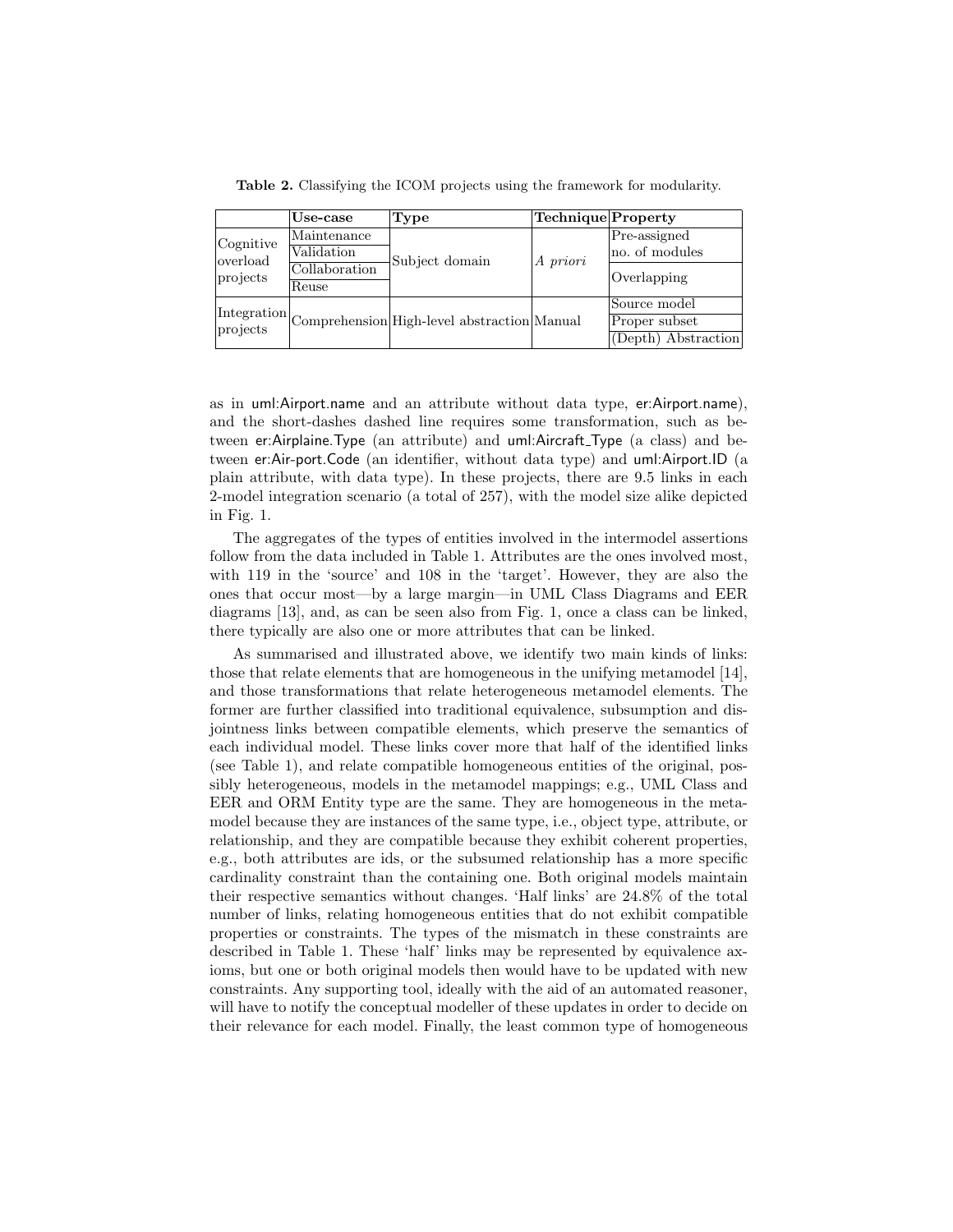

Fig. 1. The intermodel assertions between the EER and UML Flights models. Solid curvy line: links entities of the same type; long-dashes dashed line: links entities that are semantically very similar; short-dashes dashed line: requires some transformation.

links are already implied subsumption by the models semantics. These links do not need any new axiom and can be handled by an automated reasoner. The links representing transformations are analysed in next section.

# 3 Entity transformations

Many options exist to specify transformations both at the level of overall architecture, and for each component in the architecture, which logics, implementation languages, and technologies. Generally, for intermodel assertions, there are two input models with some intermodel assertions, a (formalised) metamodel that the entities in the models are mapped into, the transformation rules, and then the final check that the output of the rules indeed matches with the other model. An orchestration to execute and verify the intermodel assertions is depicted in Fig. 2, where we focus on an architecture for checking the links. There is already a mapping from each type of entity into the metamodel and back in the form of a table [14] and basic rules [6], so that, instead of defining very many transformation rules between individual languages in a mesh structure, one simply can classify a model element into the metamodel, especially when the metamodel drives the modelling environment. This is therefore not further elaborated on in the model mappings.

For transformation rules, we consider principally those that are across languages, that require type conversions, which are not covered by regular mappings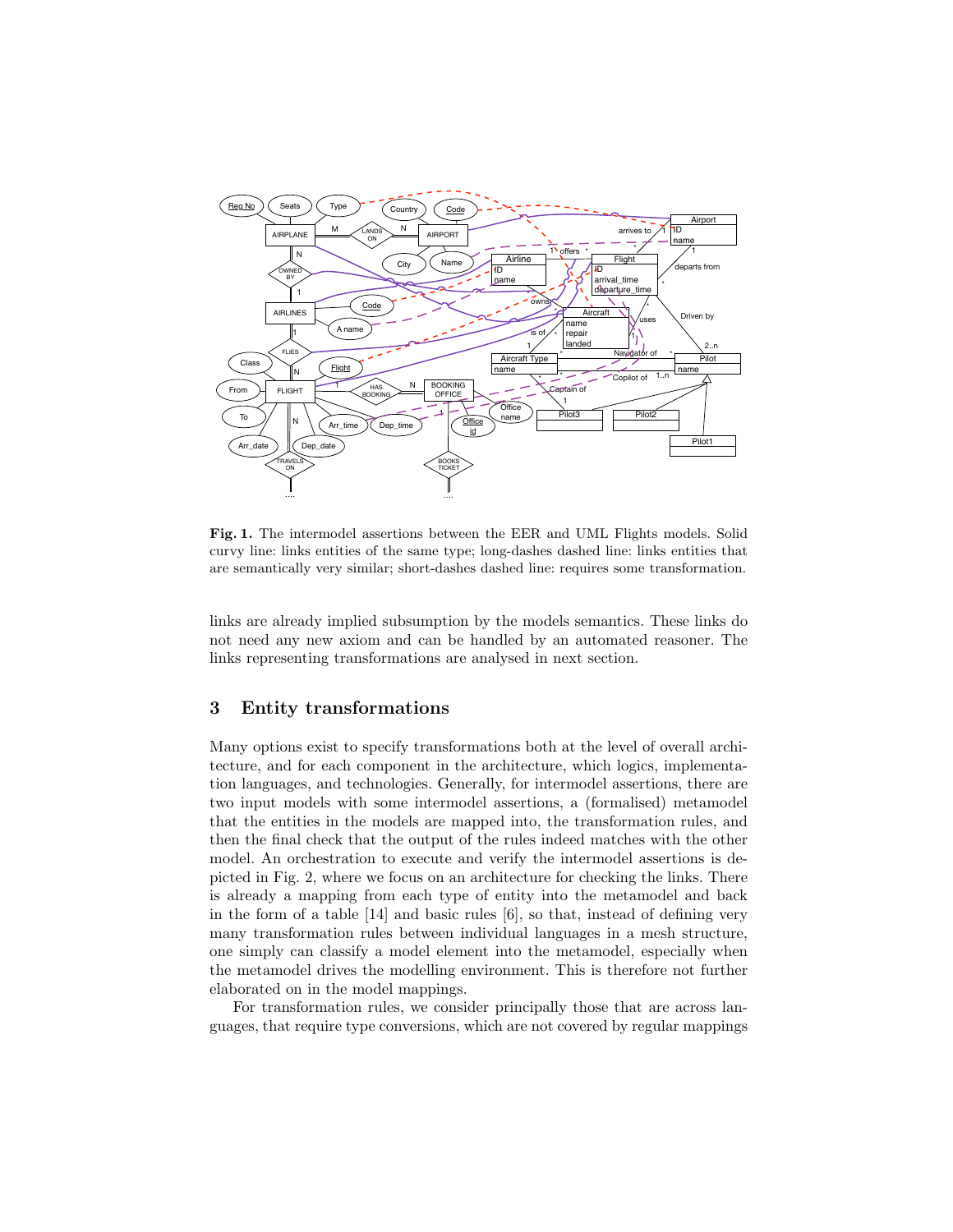

Fig. 2. General approach for validating intermodel assertions (based on [6]).

(like in [6]), those that can appear between entities that occur most often in conceptual models. The latter is based on the experimental evaluation reported in [13] of 101 UML class diagrams, ER/EER, ORM/ORM2 models. They are mainly Object type, binary Relationship, Attribute (with the attribute-value type conversion as specified in [6]), Single identifier, Mandatory constraint, Object type cardinality, and Subsumption between object types. The rules assume that the models, called Model1 and Model2, are syntactically correct. This means that, e.g., in the attribute to object type rule, an attribute indeed is a binary relationship between an object type C and a data type D. The main design objective of these rules is that we only allow equivalence, disjointness, and subsumption axioms between homogeneous metamodel entities. To do so, we introduce a third model, called Intermodel, that keeps all intermediate metamodel entities that are necessary to implement the transformation rule, which is a proper fragment of the complete metamodel. This implies that the original link has no direction, without source and target models. It is just a link relating entities in two models, and we have to cope with this difference.

Prioritising the rules that are useful based on the most used entities, we describe the rules for Attribute  $\leftrightarrow$  Object type, Attribute  $\leftrightarrow$  Single identifier, Object type  $\leftrightarrow$  Relationship, and Weak Object Type  $\leftrightarrow$  Object Type, whereas the rule for Attribute  $\leftrightarrow$  Value type has been presented already in [6]. The here omitted transformations can also be described as ATL rules.

In the Attribute  $\leftrightarrow$  Object Type rule, an attribute  $A \mapsto C \times D$  becomes an object type A' with a new stub attribute  $a \mapsto A' \times D$  and has a relationship R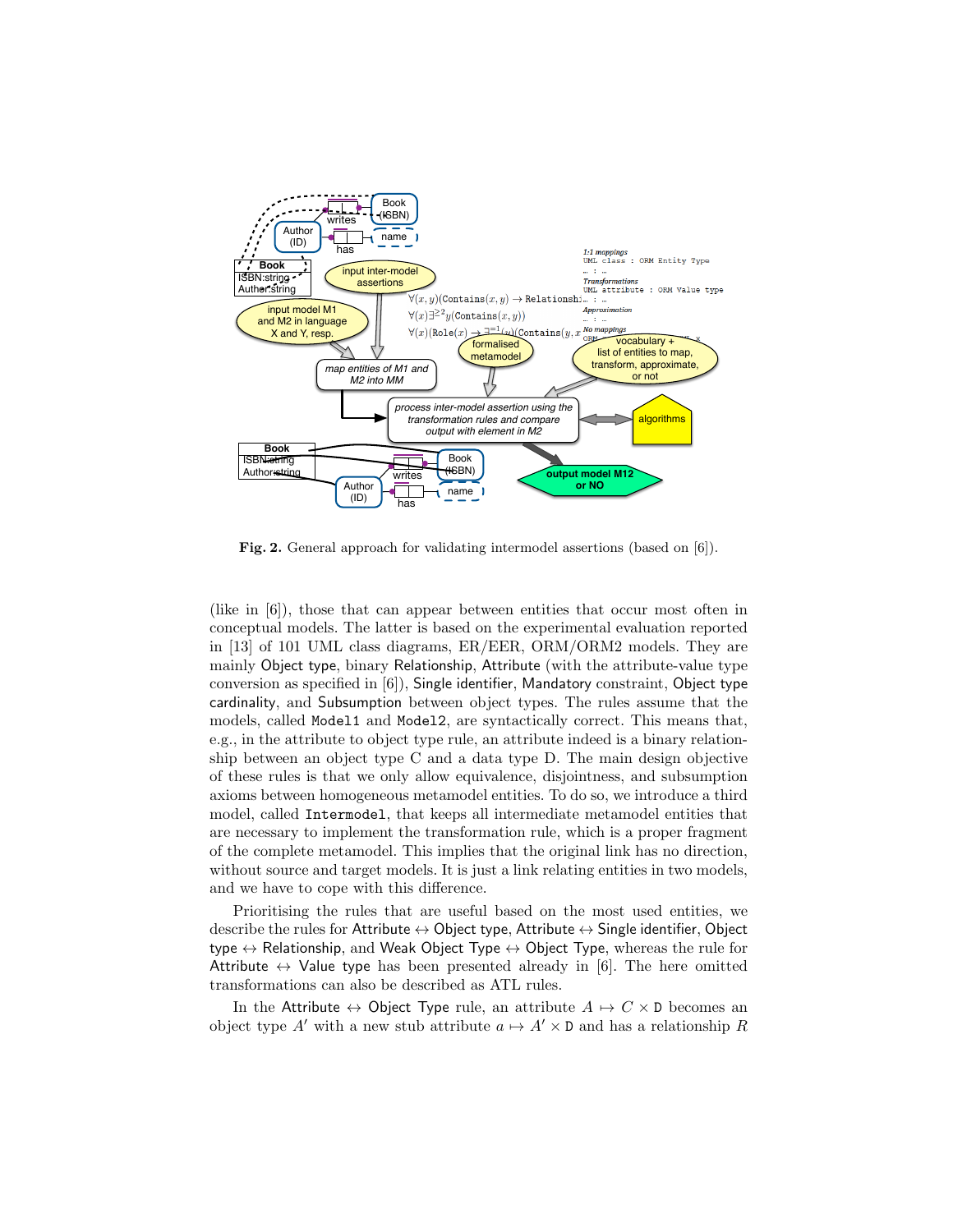```
rule Att<-->OT {
from
     a : Model1.MM!Attribtue (a.range(dt)),
     o : Model2.MM!ObjectType
 to
     newO : InterModel.MM!ObjectType ( newO.hasAttribute <-- a1 ),
    a1 : InterModel.MM!Attribute ( a1.domain <-- newO,
              a1.range<--dt, a1.of <-- co ),
     e : InterModel.MM!EqualityConstraint( e.declaredOn(a),
               e.declaredOn(a1)),
     co : InterModel.MM!CardO ( co.cardinalityConstraint <-- cc,
             co.attribute <-- a1, co.objectType <-- newO ),
     sid : InterModel.MM!SingleIdentification ( sid.declaredOn <-- a1,
            sid.identifies <-- newO, sid.mandatory <-- mc),
     m : IntereModel.MM!Mandatory ( m.declaredOn <-- a1.contains ),
     cc : InterModel.MM!CardinalityConstraint (cc.maximumCardinality <-- 1,
            cc.minimumCardinality <-- 1),
     s : InterModel.MM!Subsumption ( s1.super <-- newO, s1.sub <-- o )
}
```
Fig. 3. Attribute  $\leftrightarrow$  Object Type transformation specified as an ATL rule.



Fig. 4. Graphical rendering of the rule Attribute $\leftrightarrow$ Object Type output; see text for details.

to an object type C. The rule in ATL-style notation is depicted in Fig. 3, and the intuition of the rule is depicted in Fig. 4. It introduces a new object type (newO) in InterModel, which is a "proxy" element for the object type and it is identified by the new attribute a1 which is equivalent to the original attribute a from Model1. The specification of a1 includes its domain, range, and the fact that it is an identifier for  $new0$ . The latter is characterised by a Singlel dentification constraint (a mandatory and a 1:1 cardinality constraint between the attribute and the object type). A subsumption between newO and the original object type o in Model2 closes the connection between the original two elements.

Any automated reasoning results on each of the (formalised) original models —obtained by, e.g., a Description Logic-based reasoner—do not change by this transformation rule. Considering the three models together, we have a one-toone correspondence between attribute values and object type instances. In case the connected object type exhibits additional constraints that are not consistent with the identification constraint in its attribute, an automated reasoner would detect the inconsistency of the conjoining model, and the tool would suggest the user to remove it or change the constraints.

The Attribute  $\leftrightarrow$  Single identifier rule is shown in Fig. 5. There is a 'silent' data type (placeholder), so only the equality between the attributes and the identification constraint for the non-key attribute has to be added to InterModel.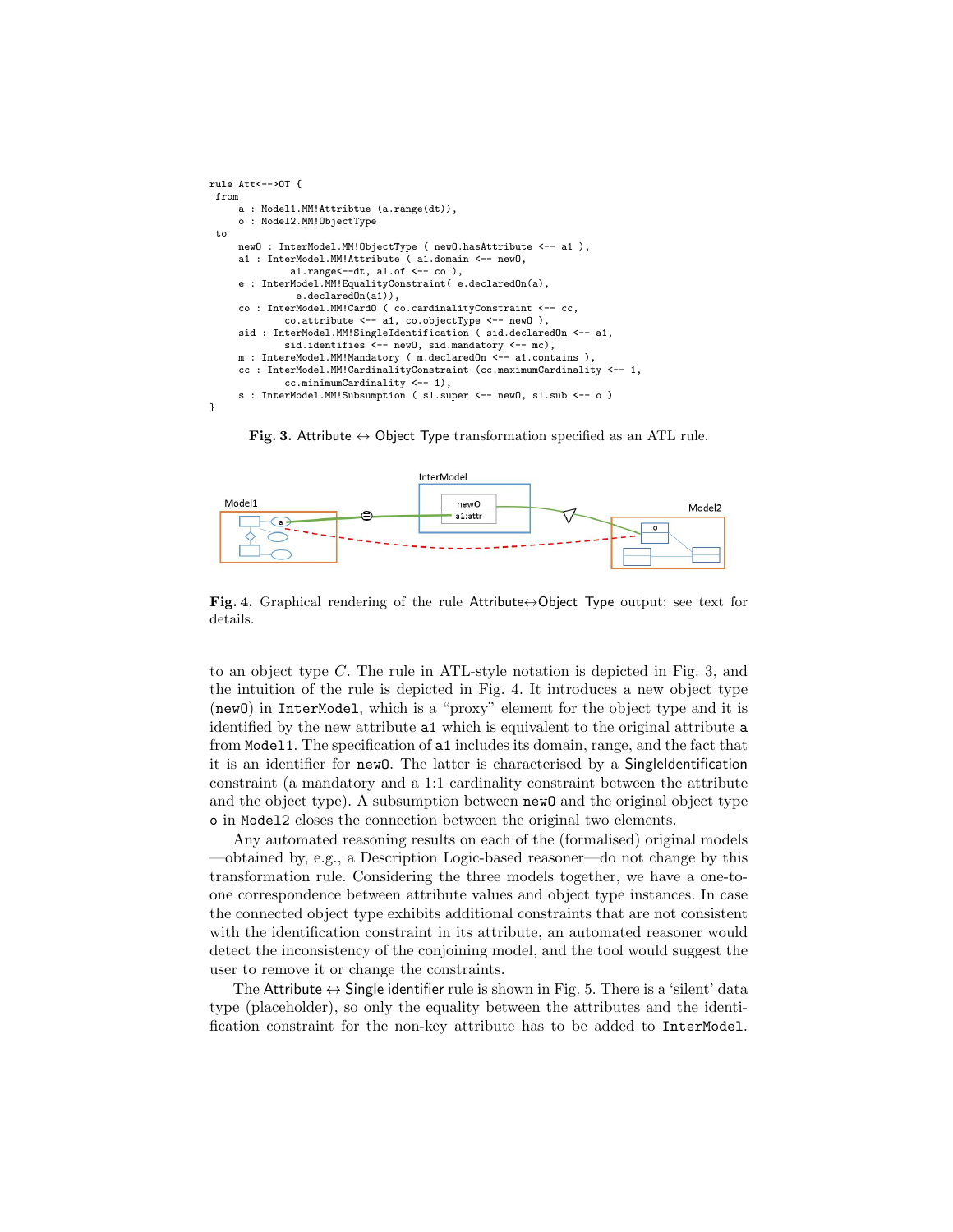```
rule Att<-->ID {
 from
     a1 : Model1.MM!Attribtue ( a1.domain(o1) ) ,
     a2 : Model2.MM!Attribute ( a2.range(dt), a2.domain(o2) ),
     ic2 : Model2.MM!IdentificationConstraint ( ic.declaredOn(a2),
               ic.identifies(o2) ),
 to
     e : InterModel.MM!EqualityConstraint( e.declaredOn(a1),
               e.declaredOn(a1)),
     ic : InterModel.MM!IdentificationConstraint (
               ic.declaredOn(a1), ic.identifies(o1) ),
     co : InterModel.MM!CardO ( co.cardinalityConstraint <-- cc,
              \text{co}.\text{attribute} \leftarrow \text{a1}, \text{co}.\text{objectType} \leftarrow \text{o1}),
     cc : InterModel.MM!CardinalityConstraint (
              cc.maximumCardinality <-- 1,
               cc.minimumCardinality <-- 1),
     m : InterModel.MM!Mandatory (m.declaredOn <-- a1.contains,
             a1.contains.plays <-- dt )
}
```
Fig. 5. Attribute  $\leftrightarrow$  Id transformation specified as an ATL rule.

```
rule OT<-->Rel {
 from
    o : Model1.MM!ObjectType,
     r : Model2.MM!Relationship
 \mathbf{t}newRel : InterModel.MM!Relationship ( newRel.contains(newRol) ),
   newRol : InterModel.MM!Role ( newRol.linkedTo(rp) ),
   cc : InterModel.MM!CardinalityConstraint (
             cc.maximumCardinality <-- 1,
             cc.minimumCardinality <-- 1, cc.of(rp)),
   rp : InterModel.MM!RolePlaying (rp.plays(o) ),
   s : InterModel.MM!Subsumption (
          s.super(newR), s.sub(r) )
}
```
Fig. 6. Object Type  $\leftrightarrow$  Relationship transformation specified as an ATL rule.

A mandatory and 1:1 cardinality constraints must also be included. Reasoning services on the conjoining three models would result in an equivalence axiom between the containing object types. In case constraints attached to both attributes are not consistent, the tool would suggest either to remove the rule or to modify the constraints.

Regarding the Object type  $\leftrightarrow$  Relationship transformation, the rule introduces in InterModel a new Relationship newR and a new Role newRol that holds a unique 1:1 role attached to the object type (see Fig. 6). The original relationship is subsumed by this new relationship. Subtle issues relating participating constraints for the original object types and relationships may arise when reasoning is applied to the conjoining three models, and several changes may be suggested by the tool. For example, new cardinality constraints, subsumption, or equivalences may appear, in addition to inconsistencies between them. This shows the necessity in the tool for both graphical editing and reasoning services.

Finally, the Weak Object Type  $\leftrightarrow$  Object Type transformation involves creating in Intermodel a new object type which inherits the identification constraints of the original object type in Model2, and making it a subsumee of the weak object type. The rule is shown in Fig. 7.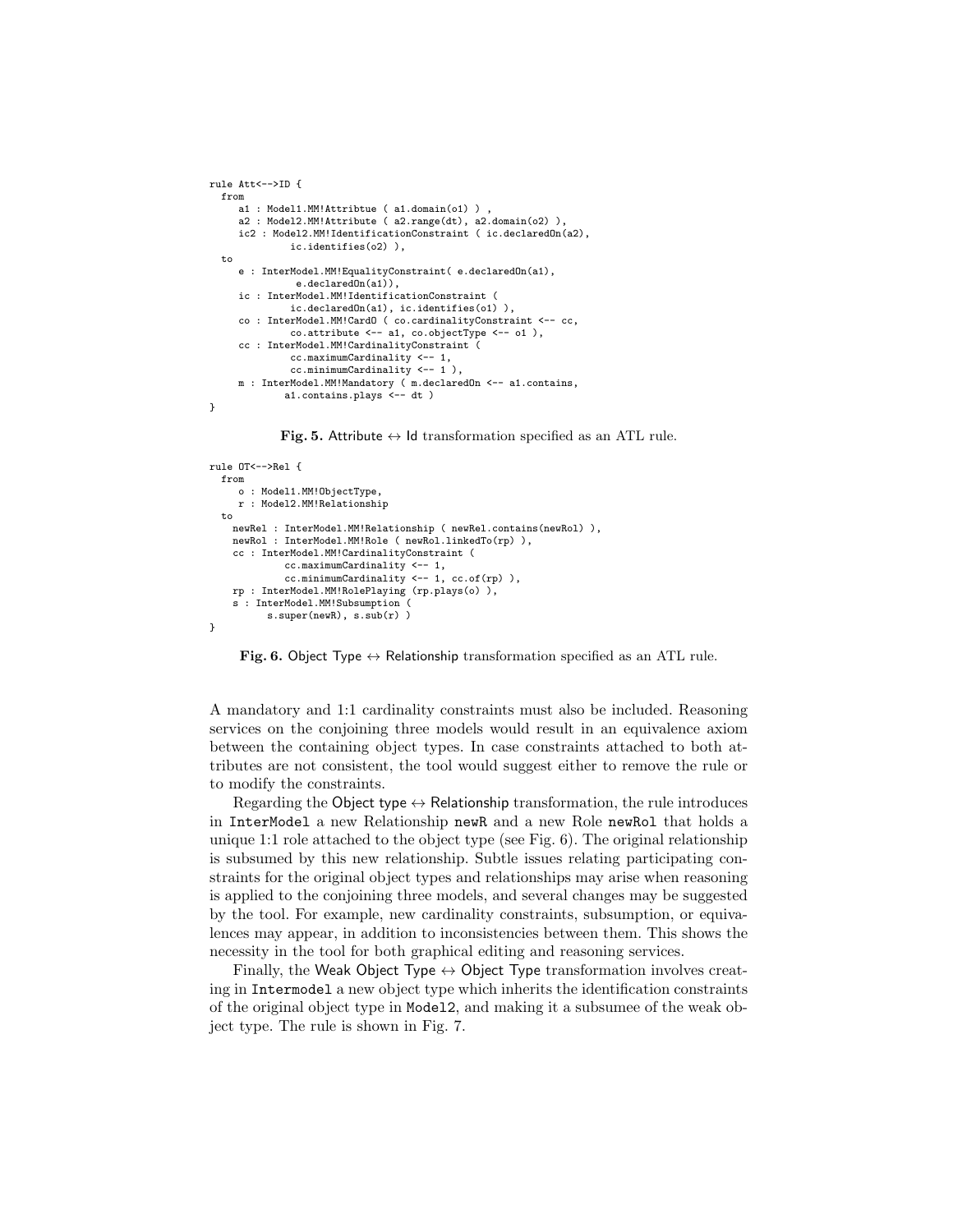```
rule WOT<-->OT {
 from
     w : Model1.MM!WeakObjectType,
     o : Model2.MM!ObjectType
  \overline{t}newO : InterModel.MM!ObjectType,
    s1 : InterModel.MM!Subsumption (
          s.super(o), s.sub(newD)),
    s2 : InterModel.MM!Subsumption (
          s.super(newO), s.sub(w) )
}
```
Fig. 7. Weak Object Type  $\leftrightarrow$  Object Type transformation specified as an ATL rule.

All the rules described here, as well as those rules of the 'half' links type, involve possible updates in the original models after reasoning over the whole set of models that essentially form one logical theory in the background. Constraints from one model may propagate to the other through the proposed links. A conceptual model design tool that follows this approach will have to present the changes to the user together with supporting justifications and the designer would have to decide to accept the changes, or delete the links.

To conclude this section, it is important to remark that we have shown a way to specify common transformation links between heterogeneous entities in different conceptual models, in a first step without altering their meaning. The transformations are specified as ATL rules, showing its feasibility for representation in any other related formalism. These rules together with the policy in covering the rest of the links described at the beginning of this section, cover the most important links identified in our experiment.

# 4 Related work

The general problem addressed in this paper is not new, especially works on 1:1 transformations, but there are scant results on intermodel assertions across conceptual data modelling languages and pairing different types of element in a sound way. Atzeni et al. [1] has similarities to our approach, in the sense of using a "supermodel", but a scope of only transforming, say, an ER model into a UML Class diagram—rather than also intermodel assertions between them—and no 'type transformations'. It also covers fewer types of entities, and glosses over subtle issues such as ER's identifier and a UML attribute that ought to have had an  $\{id\}$ . Their follow-up paper provides an in-depth formal framework to handle rules with Datalog and reason over them [2], which may be useful, but not the rules either, i.e., not what exactly should be verified. The other, and more application-oriented, system is the Pounamu tool for visual modelling [20], which perhaps could be extended with the here presented transformation rules, provided the metamodel would be extended with the more recent language features (like UML's {id}) and the rules added. We also considered Eclipse's metamodel of the Eclipse Modeling Framework [https://eclipse.org/modeling/emf/], so as to recast our metamodel and the UML, EER, and ORM2 fragments as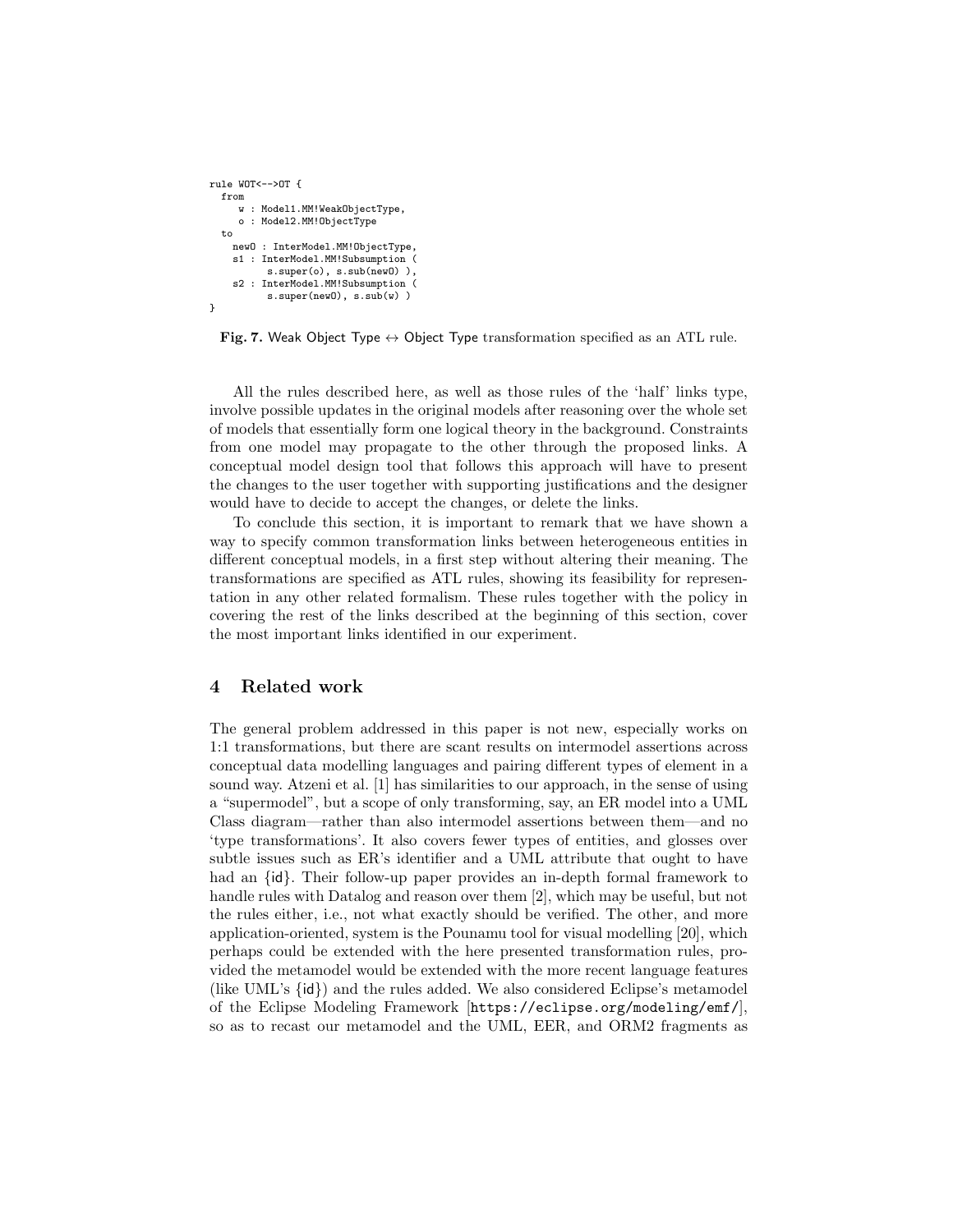Eclipse models, but it is not expressive enough to represent them, and therewith constrain the rules. For instance, the EMF metamodel does not deal with roles, relationships, and cardinalities, or constrain attributes to be declared only for classes and relationships, which, however, are necessary to be declared somewhere in order to enable validation of intermodel assertions.

Concerning the representation of the rules for the entity conversions, several proposals other than ATL exist to specify model transformations as a whole or of certain elements. From a rigorous logic-based viewpoint, Distributed Description Logics (DDL) might be an option, and a few types of conversions have been defined at an abstract level, covering concept $\leftrightarrow$ role and attribute $\leftrightarrow$ role using socalled "bridge rules" [9]. These two types of transformations do not cover the full range needed for intermodel assertions in conceptual models, nor do the DDL DLs have all the features of the main conceptual modelling languages. Module interaction with a logic-based approach has been investigated for the Semantic Web as well. OWL itself only supports whole-module imports [18], however, and applied  $\varepsilon$ -connections are used for 1:1 mappings only [4]. The Distributed Ontology Language (DOL, http://ontoiop.org) [17] may be useful, as it provides a language to integrate logic-based models that may be represented in different languages. DOL was accepted for standardisation by the OMG in March 2016 and is in the preliminary stages regarding the software infrastructure and conformance of logics suitable for conceptual data modelling languages.

Model Driven Engineering typically uses any of graph, rule, or imperativebased languages for model transformations, such as Triple Graph Grammars (TGG) [10], OMG's Query/View/Transformation (QVT) [19], and Eclipse's Atlas Transformation Language (ATL) [12] that is a modified version of OMG's OCL. QVT was designed principally for a UML-to-relational mapping, and is thus difficult to reuse for our setting. TGG seems exceedingly suitable, but either the underlying formalism will have to be integrated with the metamodel first, or, if the diagrammatic option is chosen, be manually redesigned for implementation in ICOM, thus requiring double work, and with its main implementation in Eclipse, then still faces thosee limitations as mentioned above. ATL is implementation-oriented and tailored to handling data types, with an intuitive notation and very similar to our implementation-independent rule-based notation of the metamodel-mediated rules-based approach [6]. Therefore, we used ATL-style notation in the type conversion rules. While there indeed is a general downside to ATL of having to know the metamodel (compared to the concrete syntax-based graph transformation and Attributed Graph Grammar) [11], we do know it and the rules have to be specified only once for system implementation, not by users of the intermodel assertions, hence that downside is not applicable. Purely implementation-oriented approaches, such as the type transformations for programs using lambda calculus and Haskell [16], are too narrowly focussed and therewith not easily adaptable to the generic conceptual modelling setting.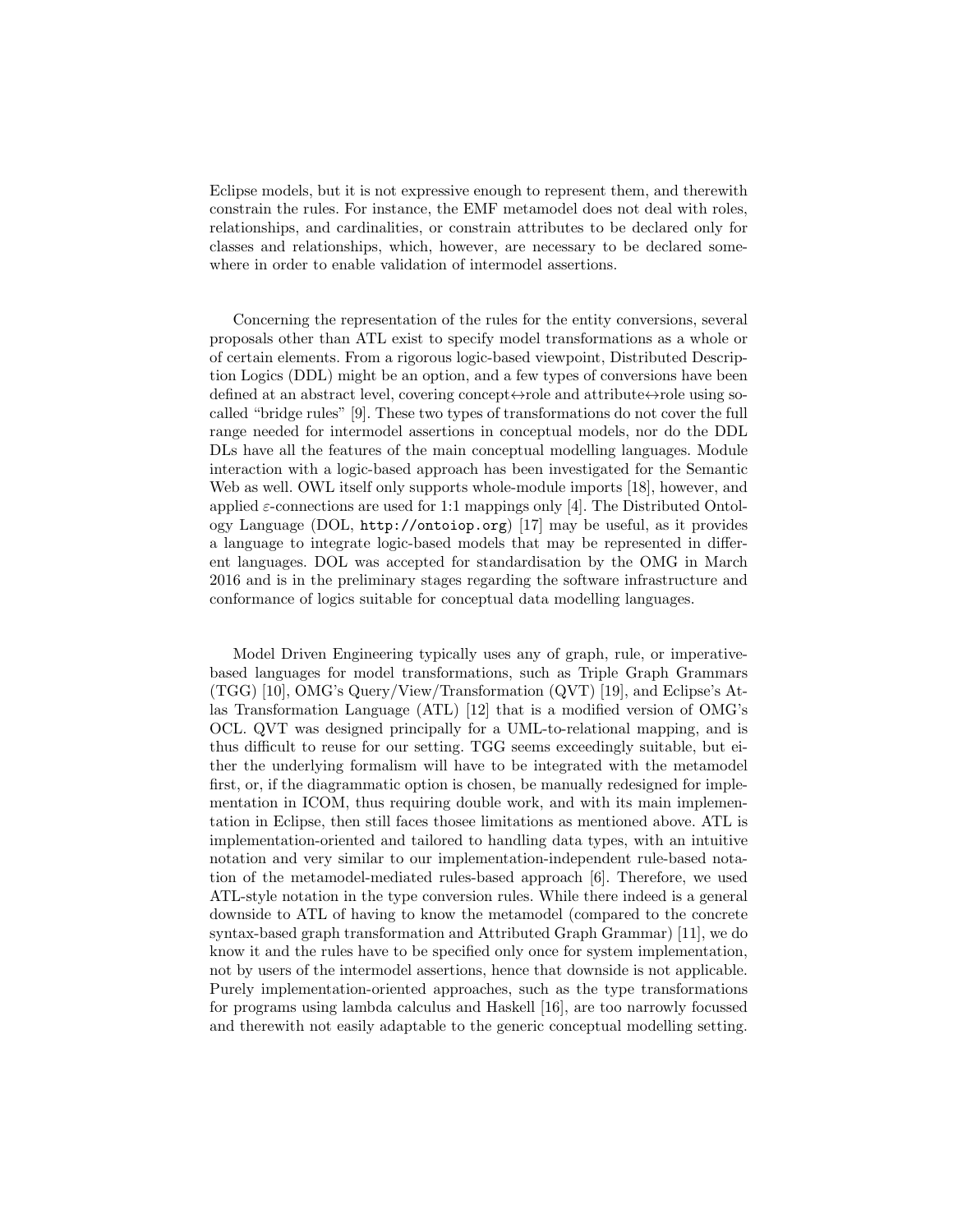### 5 Discussion

Design decisions for each conceptual model are usually taken in the isolated context of the application for that model. When the time arrives to integrate it with other models, a gap between different representations must be bridged using intermodel links. Our exploration for their usage showed that a wide variety of links are needed, ranging from trivial equivalence to complex transformation between model elements. For the links used, and in order to answer questions 1a and 1b from Section 1, links between homogeneous entities are used most widely, of which equivalence axioms are the majority. They are followed by the 'half-links', subsumption, transformation, implied subsumption, and disjointness. From the point of view of tools, currently there is lack of support for all of these links The diversity of these links shown in Section 2 make it necessary for tools to improve the assistance in developing the correct balance between a coherent and close model integration and the preservation of each individual model semantics.

The experimental evaluation also showed that with actual projects, subsumptions are used most, while the integration simulation scenarios brought to the fore the links between attributes—not available in tools—with as close second object types, and there were many more equivalences in the integration scenarios than in the ICOM projects. This difference may be attributed to the low number of projects and, perhaps (not tested), the modeller. The experimental evaluation projects were created for either integration purposes or modules for managing cognitive overload. Both equivalence and subsumption are considered the most frequently linked relationship type for the integration projects while subsumption is the most frequently linked relationship type for the cognitive overload projects, thus, for the ICOM projects, there is no significant correlation between the type of project and the links in them.

The main issues with links between elements in the models revolved around attributes, with mismatches on datatype and cardinality. We had expected more Attribute  $\leftrightarrow$  Object type and Relationship  $\leftrightarrow$  Object type across-type links, as such decisions feature prominently in the modelling process. Why this is not the case is an aspect of further investigation. One could evaluate more models, though the number was substantial in the experiment, and perhaps retrieve real models from industry. That said, one faces a chicken-and-egg problem with the experimental approach in this case: if the feature is not available—such as the advanced intermodel links—then it will not be used so will be hard to find, and one would need a tool to check whether the links in the scenarios are correct, but the counting of the links needs to feed into the tool development so as to assert them.

Most of the rules can be easily incorporated in integration tools with subsumption, equivalence, and disjointness axioms between homogeneous elements. However, there is still space for complex rules that require more elaborate mechanisms in order to be supported. The ATL rules in Section 3 express these mechanisms in an implementation-oriented way.

Rule results are represented in a separate, intermediate model which holds all new elements. This scheme allows for both preserving each model semantics while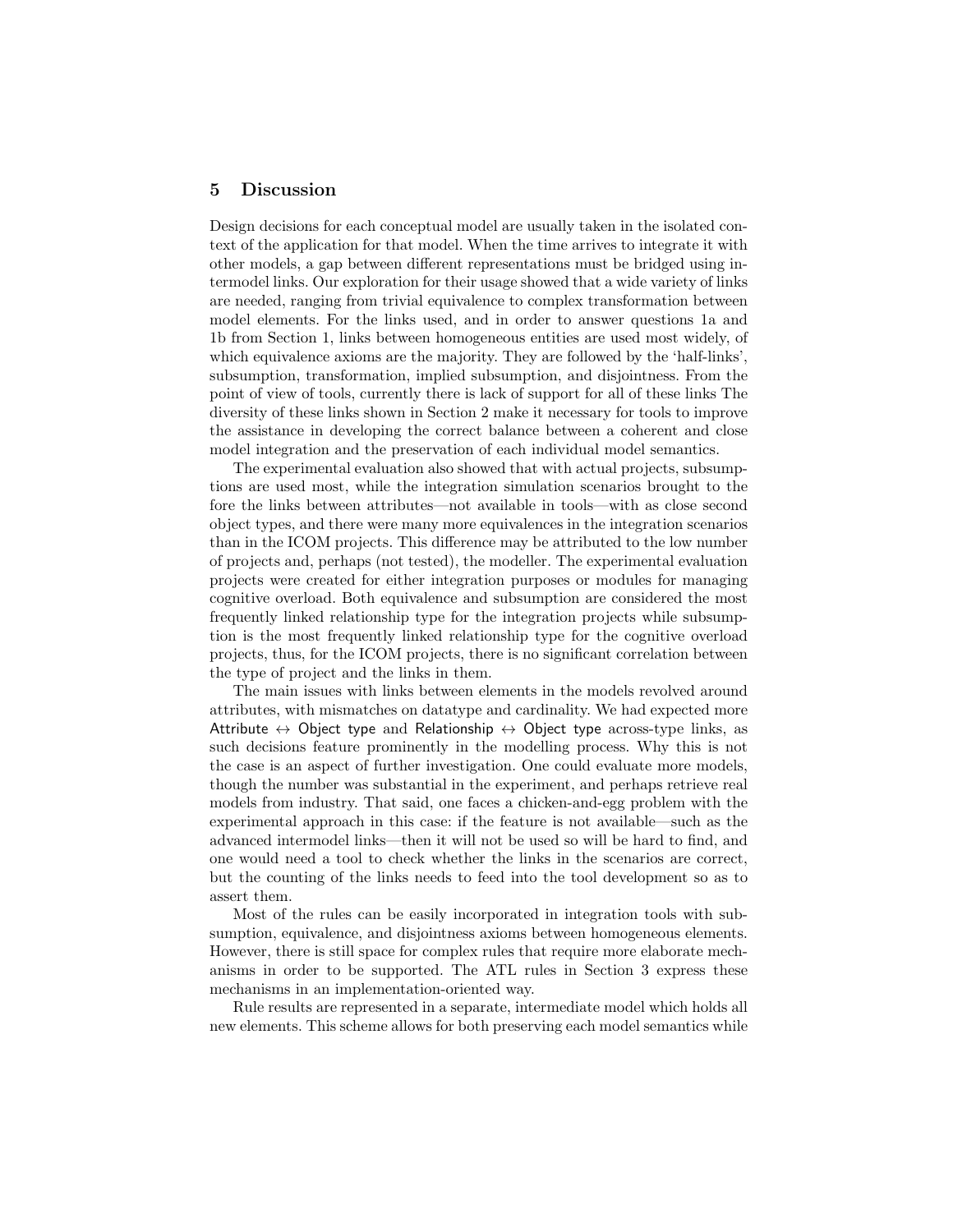making feasible a closer integration. Close integration with reasoning services are necessary for tools in this case so as to go beyond the syntax and semantics of the modelling languages and also deduce useful information about the consistency of the linked model. ATL rules can be easily modified or extended in case the result patterns require different translations. In this light, connections with ontology patterns [5] are left as possible future work.

A general issue with model transformation is testing for correctness [3] to answer the question: will the metamodel + ATL rules do the right thing? While our metamodel is complex, it is formalized for easier processing where its constraints direct the checking of the intermodel assertions [6]. For the basic transformation rules, an implementation to compare transformation outputs with an oracle deemed a problem in [3]—will not be an issue practically despite that the graph isomorphism problem is NP-complete, because the scope of an intermodel assertion is a small fragment of the model localized to the entities involved in that intermodel assertion, not the whole model. We are currently implementing the first step—models related to the metamodel—in the ICOM tool [8].

Regarding verification of the models, it is possible to use the metamodel to verify the models' syntax and send the portion of the models that fall within a suitable decidable fragment of first order logic to the automated reasoner to detect inconsistencies and other deductions, which is already possible in ICOM [7]. While not all language features can be formalised in a decidable language, most of those computationally thorny features (e.g., antisymmetry) are not used anyway [13], hence, this is a feasible solution.

Finally, while the details are becoming quite tedious, it will result in an easy interface that hides all the technicalities, syntax, and ontological issues, so that the modeller can focus on the universe of discourse.

# 6 Conclusions

Intermodel assertions are typically more equivalence than subsumption assertions, and mainly among classes and among attributes. When the modeller has the flexibility, there are also links between different types of language features, such as attribute  $\leftrightarrow$ value type, attribute  $\leftrightarrow$ object type, and plain attribute  $\leftrightarrow$ composite attribute. To be able to handle such assertions in a modelling tool, we availed of the unifying metamodel and creatively used the ATL language in particular to declare rules for the intermodel assertions, thereby bridging this semantic gap. This is achieved by transforming the relevant fragment of the source models into a temporary ATL target model that is a proper fragment of the metamodel in order to check whether the assertion is acceptable. We are currently implementing a proof-of-concept of this approach by extending the ICOM tool. We also aim to work on a proof of correctness of transformation rules.

Acknowledgments This work is based in part upon research supported by the National Research Foundation of South Africa (Project UID90041) and the Argentinean Ministry of Science and Technology.